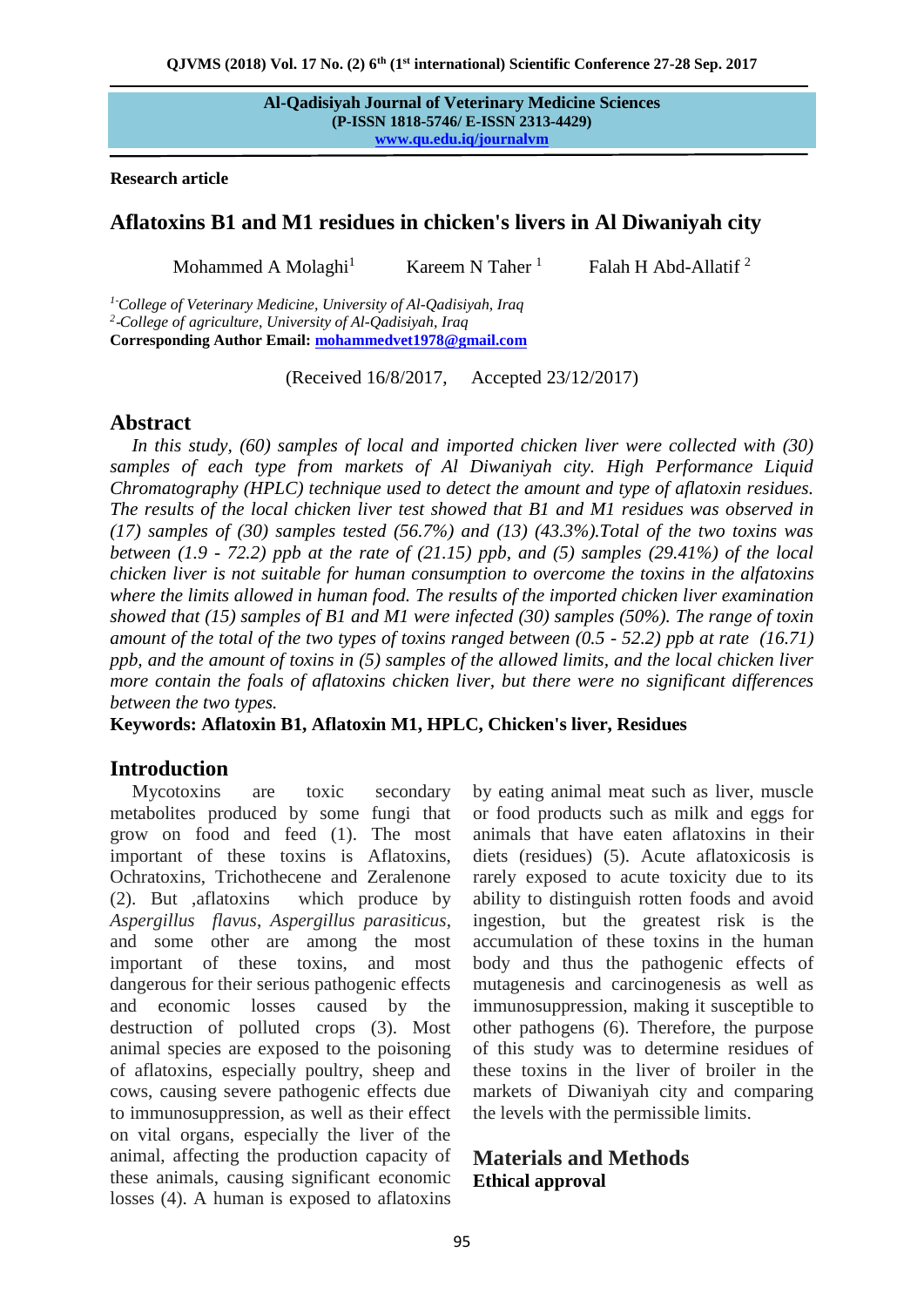| <b>Al-Qadisiyah Journal of Veterinary Medicine Sciences</b> |  |
|-------------------------------------------------------------|--|
| (P-ISSN 1818-5746/ E-ISSN 2313-4429)                        |  |
| www.qu.edu.iq/journalym                                     |  |

The Animal Ethical Committee of Veterinary Medicine College, University of Al-Qadisiyah, Iraq, has approved the present study under permission No: 437

## **Samples collection:**

Samples were collected from the local markets of Al Diwaniyah city from December 2008 to July 2009 where (60) samples were collected from the livers, 30) of which were local samples and (30) samples were imported.

#### **Determination of aflatoxins B1 and M1:**

The qualitative and quantitative determination of the aflatoxin residues was obtained using the HPLC and following the

#### **Results**

#### **Aflatoxins residues in livers:**

The results of the examination of (30) samples of local chicken liver showed contamination of (17) samples with different concentrations of B1 and M1, the percentage of contamination was (56.7%) as shown in Figure (1).There were (13) samples (43.3%) free of aflatoxins. The contamination ranged from  $(1.9)$  to  $(72.2)$  ppb and  $(21.15)$  ppb as in Table (1). AF M1 was higher than AFB1. The M1 was present in all positive samples and ranged from  $(1.7)$  to  $(43.7)$  ppb at mean (13.63) ppb. The results of the statistical analysis showed that there was no significant difference between the two B1 and M1.

method by **(7)**. The Shimadzu Lc- 2010AHT uses a C18 Luna 5u separation column with a separation dimension of  $(4.60 \times 250)$  and packed with diameter (5) microns at 40° C and a wash solution of acetonitrile + water at a flow velocity of 0.5 mL/ min using Uv detector and wavelengths of 360° and 450 nm. Compared with standard solutions supplied by Sigma Aldrich, on the results. **Statistical analysis:**

The results of the current study were analyzed using (8) using T-test and Chisquare. The analysis was used to determine the effect of chicken type and avalanche on the level of contamination.

Local samples of. As shown in Table (2). Levels of toxins distribution show that (12) samples (70.59%) were contained in aflatoxins with concentrations below (20) ppb, which is the permissible limit of aflatoxin. Two samples (11.76%) in the range (21-40), one sample (5.88%) within the range (41-60) ppb and two samples (11.76%) exceeded the level of (60) ppb. The results of the examination of (30) of imported chicken liver showed that there was a contamination of the B1 and M1 in  $(15)$  samples  $(50\%)$ . Residues ranged from (0.5 to 52.2) ppb, with a mean of (16.71) ppb as shown in Table (3).

**Table (1) Percentage, extent and rate of contamination of aflatoxin in domestic and imported chicken liver**

| <b>Liver</b><br>type | number<br>of<br>examined<br>samples | positive<br>samples | <b>Contamination</b><br>$\%$ | negative<br>samples | contamination<br>$\frac{0}{0}$ | contamination<br>range | mean<br>$\pm$ standard<br>error |
|----------------------|-------------------------------------|---------------------|------------------------------|---------------------|--------------------------------|------------------------|---------------------------------|
| local                | 30                                  | 7                   | 56.7                         |                     | 43.3                           | $1.9 - 72.2$           | $5.3721.15\pm$                  |
| imported             | 30                                  | 15                  | 50                           |                     | 50                             | $0.5 - 52.2$           | $4.57 \pm 16.71$                |

 $\chi^2$  Cal= 0.268  $^2$  Tab (0.05,1) = 3.84

**Table (2) Percentage, range and rate of contamination of positive samples contaminated** 

|                 | number of<br>examined<br>samples | <b>Positive samples</b> |                      |      |                         |                         |
|-----------------|----------------------------------|-------------------------|----------------------|------|-------------------------|-------------------------|
| Liver type      |                                  | type of<br>AF           | number of<br>samples | $\%$ | contaminatio<br>n range | mean ±standard<br>error |
| Local           | 30                               | B1                      |                      | 56.7 | $0.2 - 21.9$            | $\pm 2.097.51$          |
|                 |                                  | M1                      | 17                   | 56.7 | 1.7-43.7                | $3.6113.63\pm$          |
| <b>Imported</b> | 30                               | B1                      | 15                   | 50   | $0.1 - 18.5$            | $1.655.92 \pm$          |
|                 |                                  | M1                      |                      | 50   | $0.4 - 33.7$            | $10.78 \pm 2.94$        |

**χ <sup>2</sup>Cal= 0.0 2 Tab (0.05,1) = 3.84χ**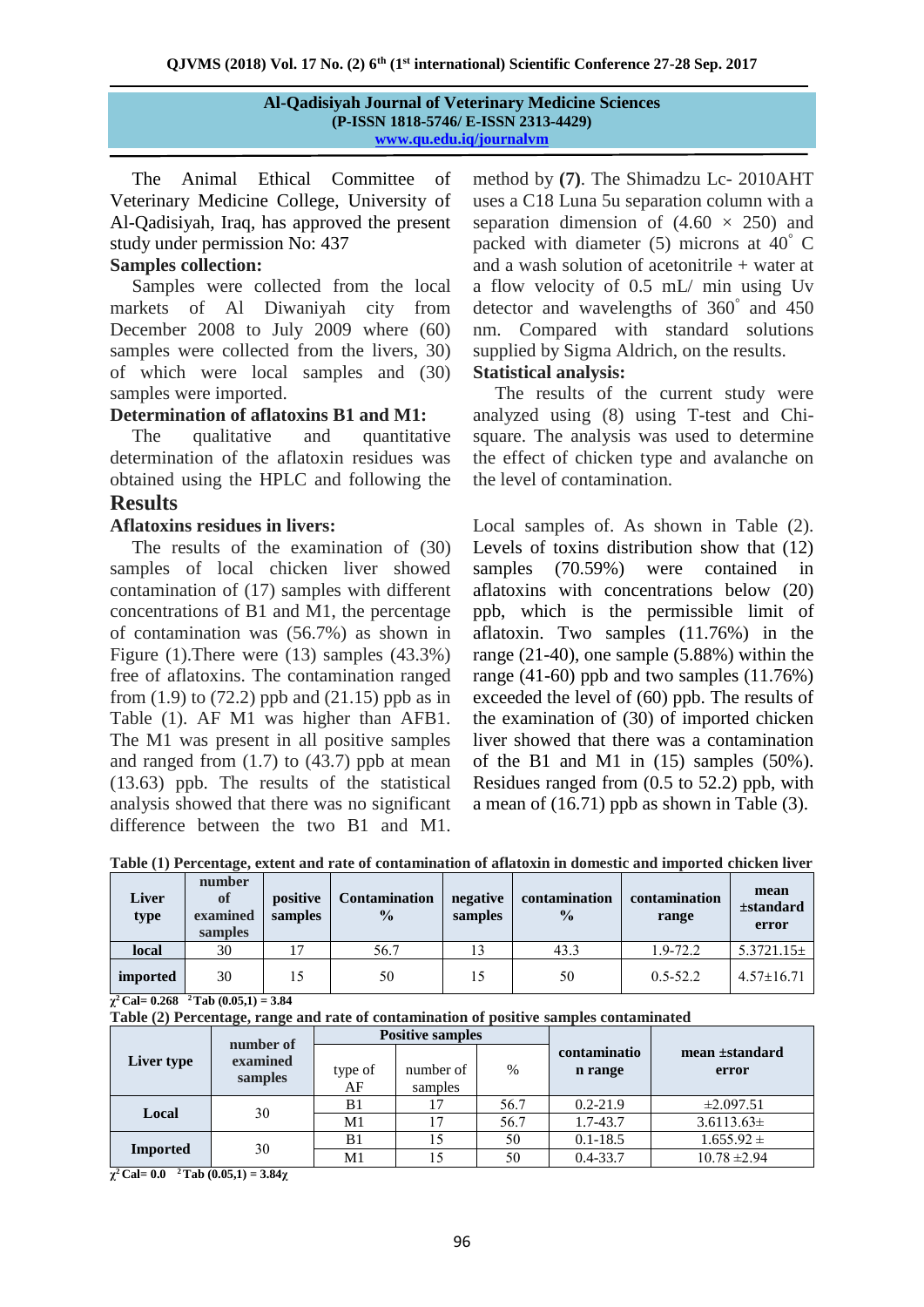

**Figure (1) levels of Aflatoxins B1 and M1 and their total in local chicken`s liver**

#### **Discussion**

The results of the presence of the AF B1 and M1 in local chicken liver showed that more than half of the local samples of the tested liver were contaminated with AF, where (17) samples of (30) samples were tested (56.7%). With a total of B1 and M1 between (1.9-72.2) ppb. The study found that (5) samples (29.41%) of the samples were not suitable for human consumption to exceed the level of toxin which limit by the US Food and Drug Administration (US-FDA), which is (20) ppb. while (12) samples (70.59%) of the samples were suitable for human consumption because their content of the toxins did not exceed the permissible limit, in addition to (13) samples were free from the toxins. The results were less than indicated by (9) in her study in Iraq on the contamination of domestic chicken liver in the name of AF B1 and M1 where the range of contamination ranged from (13.7) to (269.4) ppb and the highest level of the AFB1 was (83.0) ppb and lowest level (2.5) ppb at mean (30.28) ppb while the highest level of AFM1 was (176) ppb and lowest (9.7) ppb at mean (60.11) ppb. Contamination mean was (91.7%) of the total

## **References**

1-Agag BI. Mycotoxins in foods and feeds. Ass. Univ. Bull. Environ. Res. (2004); 7(1):173-206.

samples. The results in the current study were lower than those measured by (10). In Iraq, where they pointed out that the rate of the remains of the toxins in the liver AF was (51) ppb. On the other hand, the results were higher than those found in (11) (43%) of the total (100) samples were tested. In addition, the contamination levels of the B1 and M1 were lower than the current study showed. The first type of contamination was between  $(1.1 - 7.1)$  at rate  $(4.6)$  ppb, while the range for the second type ranged from (1.4 - 10.1) ppb at a rate of (6) ppb. The cause of high levels of AFB1 and M1 in the liver is due to the fact that it is a vital organ in the body responsible for detoxification (12). It is also considered on the top of the list of organs in the body that contains high concentration of aflatoxins (13). Contaminated feedstuffs by aflatoxin are major sources for dissemination of these toxins to the liver tissue, especially when fed for a long time on fodder contaminated with high levels of toxins. It was found that when given contaminated feed with (50) ppb and for a long time the highest level of toxins was found in the liver by  $(1.1)$  ppb  $(14)$ .

2-Whitlow LW, Hagler JRWM, Hopkins BA. Mycotoxin occurrence in farmer submitted samples